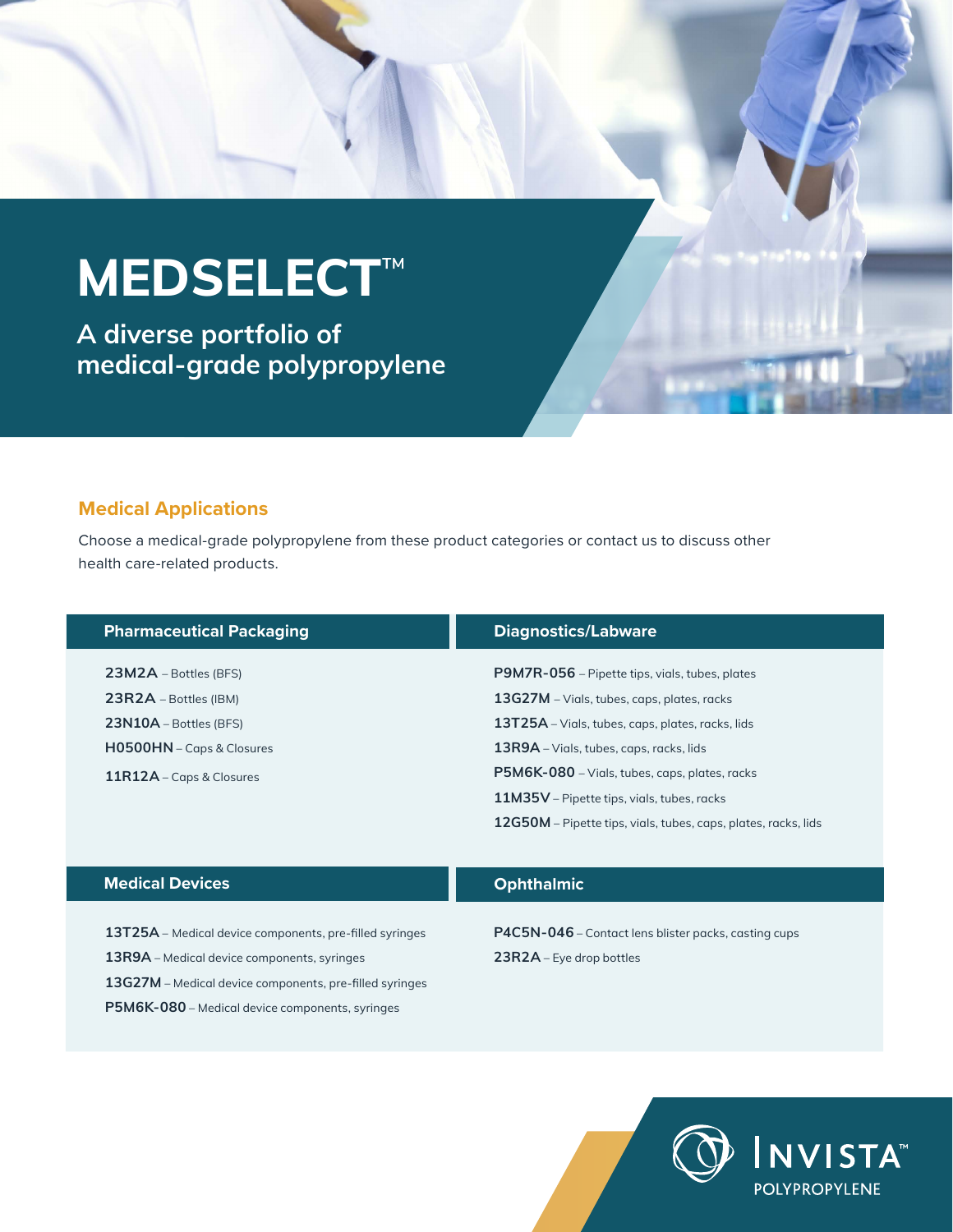# **A Surgical Approach to Polymers**

In the medical industry, choosing the right polypropylene for your products is critical. INVISTA has more than 40 years of experience working with medical OEMs to develop, test and deliver precision-crafted polymers for diagnostic, pharmaceutical and health care uses.

Each new medical grade expands our product line, giving you more options to meet your full range of requirements. We produce more than 800 million pounds of polypropylene per year and can customize orders to provide exactly what you need.

# **Regulatory and Sterilization Expertise**

Our development team knows how to efficiently achieve the right combination of performance properties and regulatory approvals for any medical application. We also provide thorough laboratory testing so you can have confidence your polypropylene meets all the necessary standards. Partner with us from concept through completion to save valuable time getting your products to market.

# **MedSelect**

| <b>Product</b>   | <b>Type</b>             | <b>Melt Flow Rate</b> | <b>Sterilization Method</b> |           |            | <b>End-Use Application</b>                                               |
|------------------|-------------------------|-----------------------|-----------------------------|-----------|------------|--------------------------------------------------------------------------|
|                  |                         | (g/10m)               | Radiation                   | Autoclave | <b>EtO</b> |                                                                          |
| <b>H0500HN</b>   | Homopolymer             | 5                     |                             |           |            | Closures, medical device components                                      |
| P4C5N-046        | Homopolymer             | 20                    |                             |           |            | Nucleated, medical devices, closures,<br>ophthalmic                      |
| 23M2A            | Random Copolymer        | $\overline{2}$        |                             |           |            | Pharma packaging; BFS bottles,<br>autoclavable                           |
| 23R2A            | Random Copolymer        | $\overline{2}$        |                             |           |            | Radiation sterilizable, vials & bottles                                  |
| <b>13R9A</b>     | Random Copolymer        | 9                     | О                           | ∙         | $\bullet$  | Radiation sterilizable, medical devices<br>& labware                     |
| 23N10A           | Random Copolymer        | 10                    |                             |           | ٠          | Pharma packaging, SBM, bottles,<br>autoclavable                          |
| 13T25A           | <b>Random Copolymer</b> | 25                    |                             |           | $\bullet$  | Pharma packaging, medical devices;<br>autoclavable, clarified            |
| 13G27M           | Random Copolymer        | 27                    |                             |           | ٠          | Radiation, autoclavable, medical devices &<br>labware, clarified         |
| P5M6K-080        | Random Copolymer        | 27                    |                             |           |            | Radiation sterilizable medical devices &<br>labware, clarified           |
| 11R12A           | Specialty               | 12                    | $\bullet$                   | ٠         |            | Radiation sterilizable, closures, medical<br>devices                     |
| <b>P9M7R-056</b> | <b>Specialty</b>        | 55                    |                             |           |            | Radiation sterilizable pipette tip & labware,<br>autoclavable, clarified |

# **Better Positioned to Help**

Our world-class plant in Longview, Texas, is 200 miles inland from the Gulf Coast. When weather affects supply chains along the shore, we are in a better position to operate without interruption. That includes our integrated feedstock supply with raw materials from multiple sources. We customize more than 100 different grades of polypropylene to help give you a competitive edge.

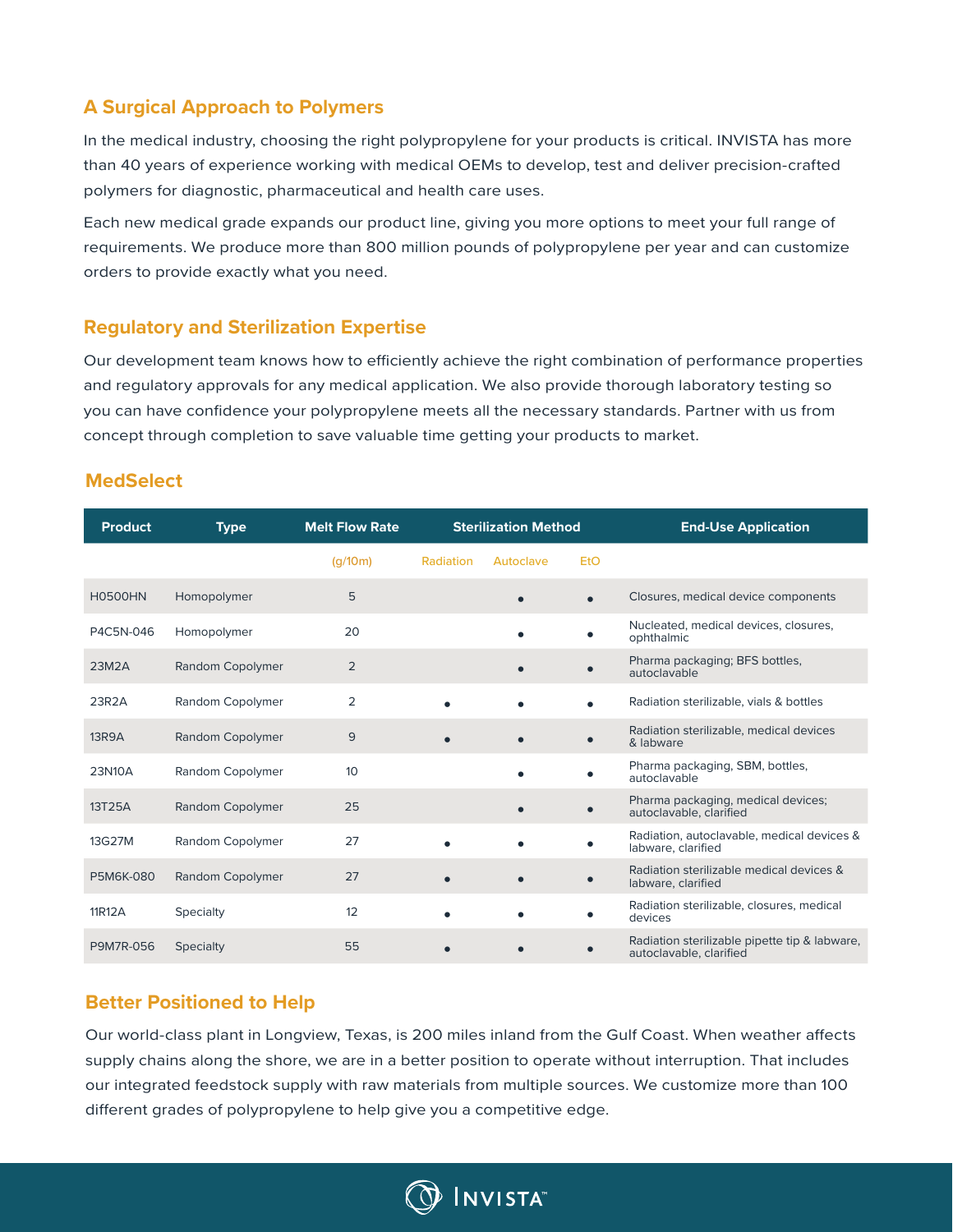# **Ask Us About These Innovations For The Medical Market:**

#### **11M35V**

This homopolymer is a drop-in resin made as a standard product for labware such as pipette tips, vials, micro-tubes, centrifuge tubes, PCR plates and tubes, racks, lids and test-kit components. 11M35V has a melt flow rate of 35 and is designed for EtO and autoclave sterilization. Characteristics include translucence, high stiffness and good impact properties.

#### **12G50M**

This random copolymer is a specialty product for labware. With a high melt flow rate of 50, sterilization methods include EtO, autoclaving, gamma and E-beam. In addition to withstanding high temperatures, 12G50M maintains remarkable clarity while also offering medium stiffness and better impact properties compared to 11M35V.

### **MedSelect: Labware**

| <b>Product</b> | <b>Type</b>      | <b>Melt Flow Rate</b><br>(q/10m) | <b>Notched Izod</b><br>@ 23C | <b>Flex Mod</b><br>$1\%$ sec (psi) | <b>End-Use Application</b>                                                                  |
|----------------|------------------|----------------------------------|------------------------------|------------------------------------|---------------------------------------------------------------------------------------------|
| 23R2A          | Random Copolymer | $\overline{2}$                   | 1.4                          | 131                                | Reagent bottles, carboys, beakers, flasks                                                   |
| <b>13R9A</b>   | Random Copolymer | 9                                | 1.2                          | 135                                | Vials, micro-tubes, centrifuge tubes, caps,<br>bottles                                      |
| 13G27M         | Random Copolymer | 27                               | 0.7                          | 151                                | PCR plates & tubes, pipette tips, vials, lids,<br>racks                                     |
| 13T25A         | Random Copolymer | 25                               | 1.0                          | 141                                | PCR plates & tubes, pipette tips, vials, lids,<br>racks                                     |
| 11R12A         | Specialty        | 12                               | 0.7                          | 155                                | Caps & closures                                                                             |
| P9M7R-056      | Specialty        | 55                               | 0.7                          | 175                                | Pipette tips, vials, micro-tubes, centrifuge<br>tubes, PCR plates, lids, racks; low warpage |

## **Supply You Can Trust**

- Long-term supply availability.
- Our medical-grade process minimizes contamination.
- Higher specifications and quality testing requirements.
- Traceability to identify the source of all raw materials.
- Consistent formulations with change notification policies.

**[Contact us to get started today at polypropylene@invista.com.](mailto:polypropylene%40invista.com?subject=)**